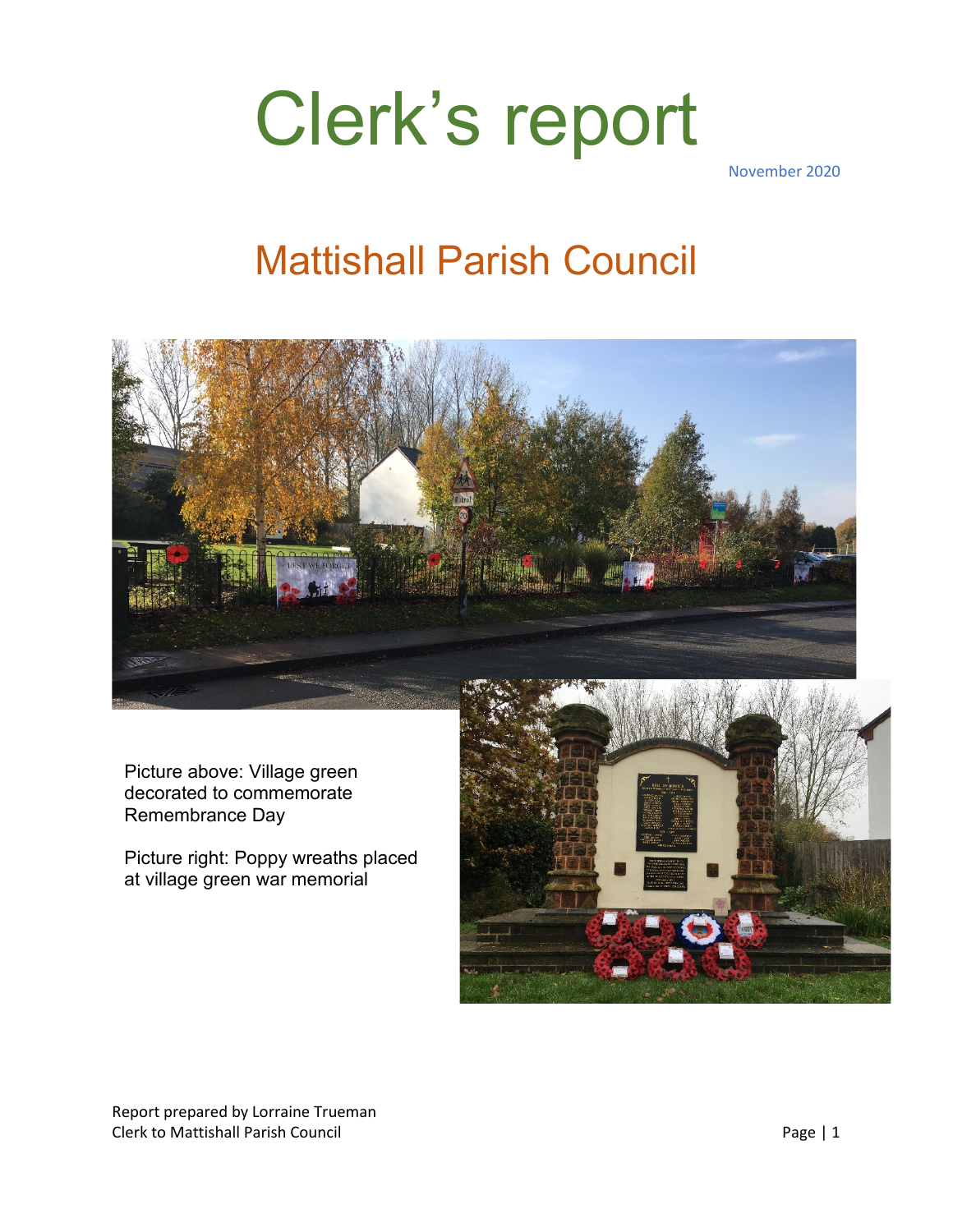# Clerk's report

November 2020

#### The items below relate to actions/resolutions from the 2 November meeting:

Item 9: The moving of the gate on Dereham Road at All Saints Church is due to be carried out in December.

Item 10: The Parish Partnership bid for the curbing on the junction of Dereham Road and Church Plain has been submitted. The outcome is due in March 2021.

Item 12: The Evangelical Church have been contacted regarding the possibility of using their car park for the village and I am awaiting their response.

Item 13: Some businesses have been contacted regarding unauthorised signage and where this has not been removed, as requested, the council have arranged for this to be done. This will be an ongoing process.

Item 15: The flowerbeds by the village signs will be tidied by the gardener but not replanted. It was felt that until a handyperson had been hired the replanting could not be seen or maintained and therefore not a cost they could be justified.

#### Items requiring explanation on the 7 December agenda

Item 8: Mattishall Golf Club have applied to the Caravan and Motorhome Club to operate a 5-pitch site. The Caravan and Motorhome Club have the ability to issue Certified Locations certificates to landowners or tenants to run small touring sites for the exclusive use of its' members. The consultation date has passed but this is a chance for councillors to discuss the principle.

Item 10: Due to the current pandemic, SNAP (Safer Neighbourhood Action Group) meetings have been unable to take place. Norfolk Policing are now looking to reform the SNAP group to follow a model operating in Thetford. This model is an independent body which includes 2 chairs and a secretary.

Item 11: On 15 December Breckland and West Norfolk will be holding a strategic level briefing along with the Local Policing Inspectors and Operational Partnership Inspector. Mattishall Parish Council have been invited to attend.